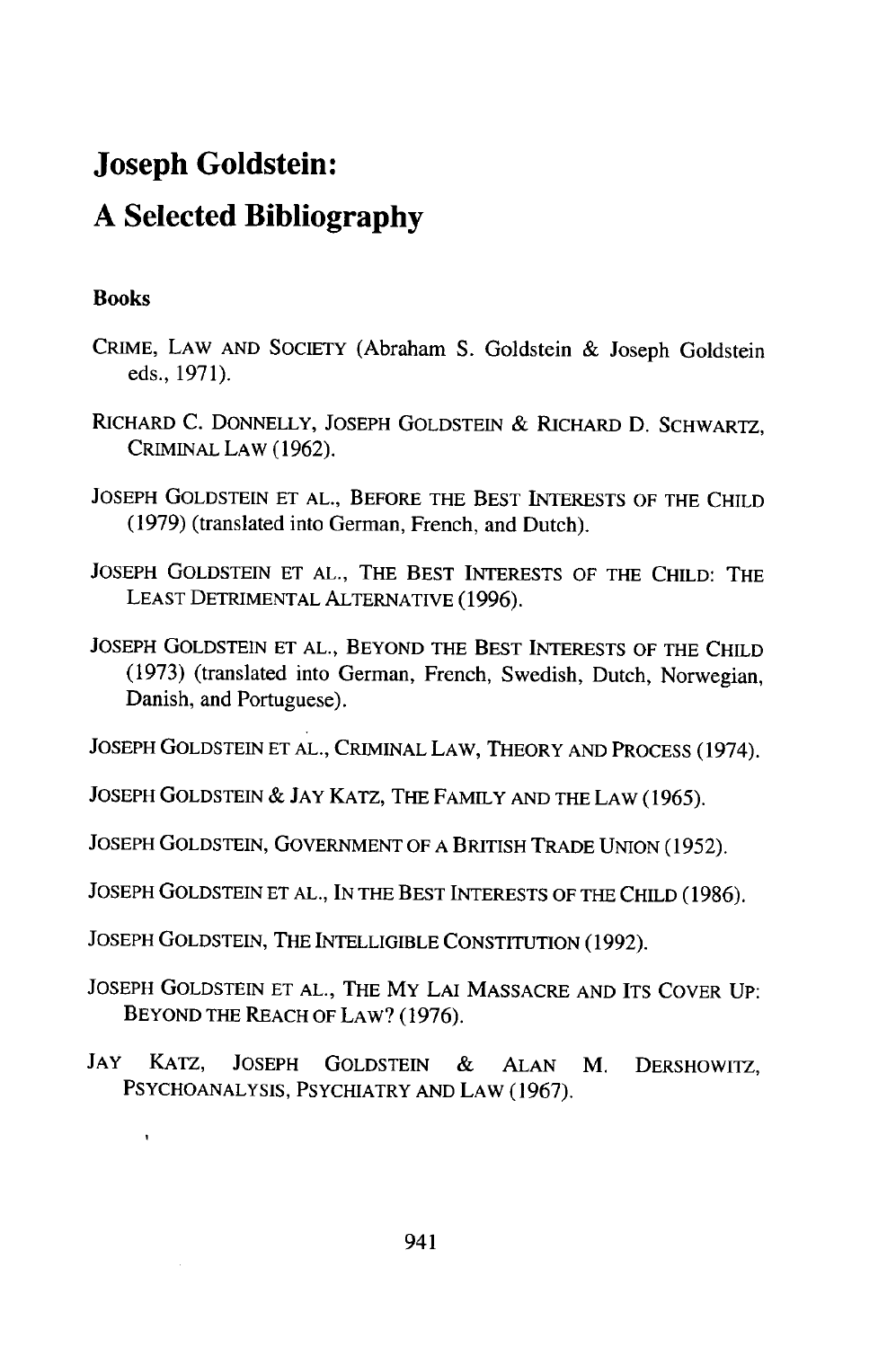## Articles **and Other Writings**

- Interview with Joseph Goldstein, 12 **N.Y.U.** REv. L. **& SOC. CHANGE 575 (1983-1984),** *reprinted in* **110** YALE **L.J. 925** (2001).
- Joseph Goldstein **&** Jay Katz, *Abolish the "Insanity Defense"-Why Not?,* **72** YALE L.J. **853 (1963).**
- Joseph Goldstein, *Anna Freud,* **92** YALE **L.J. 219** (1982).
- Joseph Goldstein, *The Brawner Rule- Why? Or No More Nonsense on Non Sense in the Criminal Law, Please!,* **1973** WASH. **U. L.Q.** 126.
- Joseph Goldstein **&** Jay Katz, *Dangerousness and Mental Illness: Some Observations on the Decision To Release Persons Acquitted by Reason of Insanity,* **70** YALE **L.J.** 225 **(1960).**
- Joseph Goldstein, *Finding the Least Detrimental Alternative: The Problem for the Law of Child Placement,* 28 PSYCHOANALYTIC STUDY CHILD 626 (1972).
- Joseph Goldstein, *For Harold Lasswell: Some Reflections on Human Dignity, Entrapment, Informed Consent, and the Plea Bargain,* 84 YALE L.J. 683 (1975).
- Joseph Goldstein, *Konformismus, Protest und "Pathologie"; die enttraumatisierende Funktion der Massenmedien,* 1970 PSYCHE (Stuttgart) 533.
- Joseph Goldstein, *The Meaning of* Calley, NEW REPUBLIC, May 8, 1971, at **13.**
- Joseph Goldstein, *Medical Care for the Child at Risk: On State Supervention of Parental Autonomy,* 86 YALE L.J. 645 (1977).
- Joseph Goldstein, *Not for the Law To Approve or Disapprove-A Comment on Professor Mnookin's Paper,* 1984 ARiz. ST. L.J. 685.
- Joseph Goldstein & Max Gitter, *On Abolition of Grounds for Divorce: A Model Statute and Commentary,* 3 FAM. L.Q. 75 (1969).
- Joseph Goldstein, *On Being Adult and Being an Adult in Secular Law,* 105 DAEDALUS 69 (1976).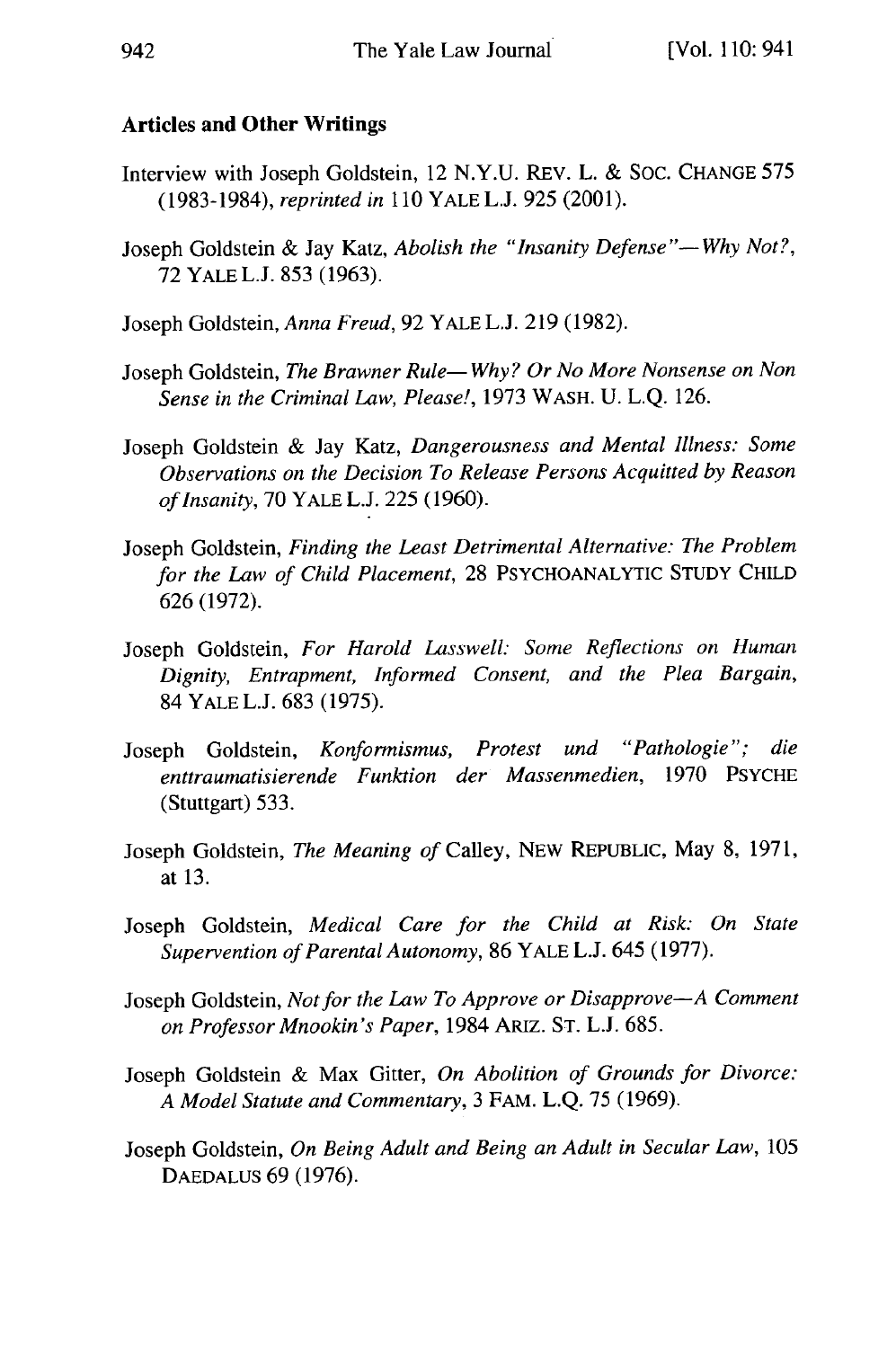- Joseph Goldstein, *On the Function of Criminal Law in Riot Control,* 24 PSYCHOANALYTIC STUDY CHILD 463 (1969).
- Joseph Goldstein, *The Opinion-Writing Function of the Judiciary of Latin American Governments in Transition to Democracy:* Martinez v. Provincia de Mendoza, *in* TRANSITION TO DEMOCRACY IN LATIN AMERICA: THE ROLE OF THE JUDICIARY 299 (Irwin P. Stotzky ed., 1993).
- Joseph Goldstein, *Police Discretion Not To Invoke the Criminal Process: Low- Visibility Decisions in the Administration of Justice,* 69 YALE L.J. 543 (1960), *reprinted in* THE MOST-CITED ARTICLES FROM THE YALE LAW JOURNAL 449 (compiled by Fred R. Shapiro, 1991).
- Joseph Goldstein, *Psychoanalysis and Jurisprudence,* 77 YALE L.J. 1053 (1968).
- Joseph Goldstein, *Psychoanalysis and a Jurisprudence of Child Placement- With Special Emphasis on the Role of Legal Counsel for Children, in* LAW AND PSYCHIATRY II, at **I** (David N. Weisstub ed., 1978).
- Joseph Goldstein & Sonja Goldstein, *"Put Yourself in the Skin of the Child," She Said,* 51 PSYCHOANALYTIC STUDY CHILD 46 (1996).
- Joseph Goldstein, *The Silent World of Collaborators from Different Disciplines,* 16 LAW MED. & HEALTH CARE 248 (1988).
- Joseph Goldstein & Jay Katz, *Why an "Insanity Defense,"* 92 DAEDALUS 549 (1963).
- Joseph Goldstein, *Why Foster Care-For Whom for How Long?,* <sup>30</sup> PSYCHOANALYTIC STUDY CHILD 647 (1975).
- Comment, *Safeguards for the Rights of Patient and Doctor Under a National Health Program- The British National Health Service Act of 1946,* 60 YALE L.J. 1157 (1951) (unsigned).
- Note, *The Slow-Down, An Unprotected Concerted Activity-A Pyrrhic Victory for Management,* 60 YALE L.J. 529 (1951) (unsigned).